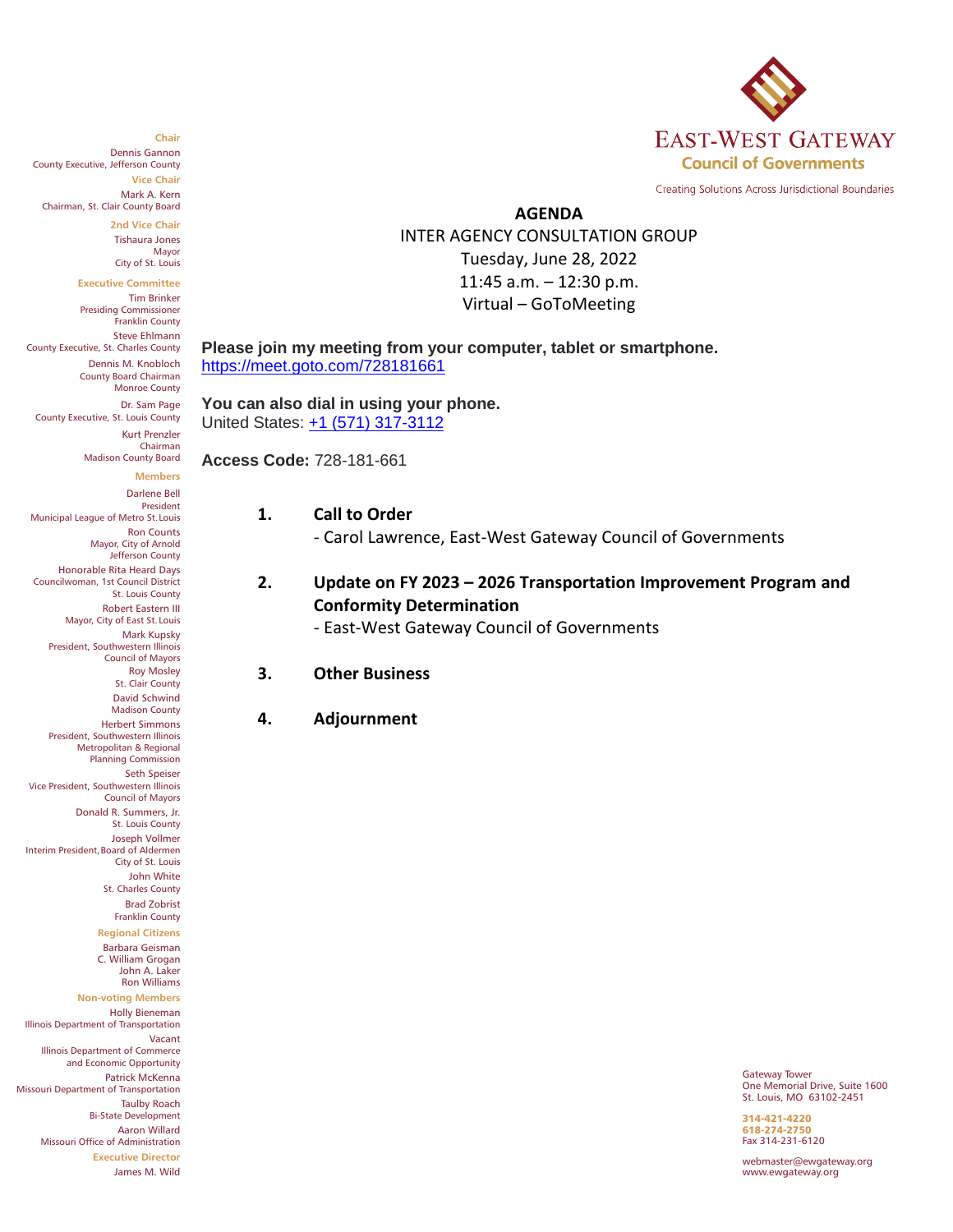## **Meeting Minutes**

Inter Agency Consultation Group Tuesday, May 24, 2022 11:45 am – 12:30 pm Virtual and In Person Meeting

## **Members**

Carol Lawrence – East-West Gateway Council of Governments Kevin Jemison – Illinois Department of Transportation Tom Caldwell – Illinois Department of Transportation Mike Henderson - Missouri Department of Transportation Jed Wolkins – Environmental Protection Agency Region 7 Francisco Cortalezzi – Missouri Department of Natural Resources Ashley Keas – Environmental Protection Agency Region 7 Rory Davis – Illinois Environmental Protection Agency

## Staff

Mary Grace Lewandowski, Jennifer Vuitel, Jason Lange, James Fister, Rachael Pawlak, Brad Williams, Maureen McCarthy

# **1. Call to Order**

The meeting of the Inter Agency Consultation Group (IACG) was called to order by Carol Lawrence, East-West Gateway Council of Governments (EWG).

## **2. Update FY 2023 – 2026 Transportation Improvement Program Development** East-West Gateway Council of Governments

This is the time of year when EWG staff present the projects new to the Transportation Improvement Program (TIP) to the IACG for the review of their air quality classification. We hope to release the project list after Memorial Day. There are a lot of new projects this year. Missouri passed a gas tax last year so new programs are starting to come through. As of now the Illinois Department of Transportation (IDOT) has still not released their multi-year plan. If it is not released soon then the EWG Transportation Department will hold off on releasing the list of projects. IDOT does submit their projects to EWG so they can be incorporated into the travel demand modeling, but the list cannot be officially released until the Illinois Governor does so. Once the IACG sees the list of projects they will have some time to review it and the projects will be incorporated into the draft TIP. The draft Air Quality Conformity Determination (AQCD) and TIP will be presented to the EWG Executive Advisory Committee (EAC) on June 21, and the Board of Directors on June 29, 2022. The public comment period will start on July 1 and end on August 4. There will be several open houses around the region this year but specifics are still being finalized. After the comment period ends any comments received will be incorporated into the final document which will be presented to the EAC on August 23 and the Board on August 31, 2022 for action at their meetings.